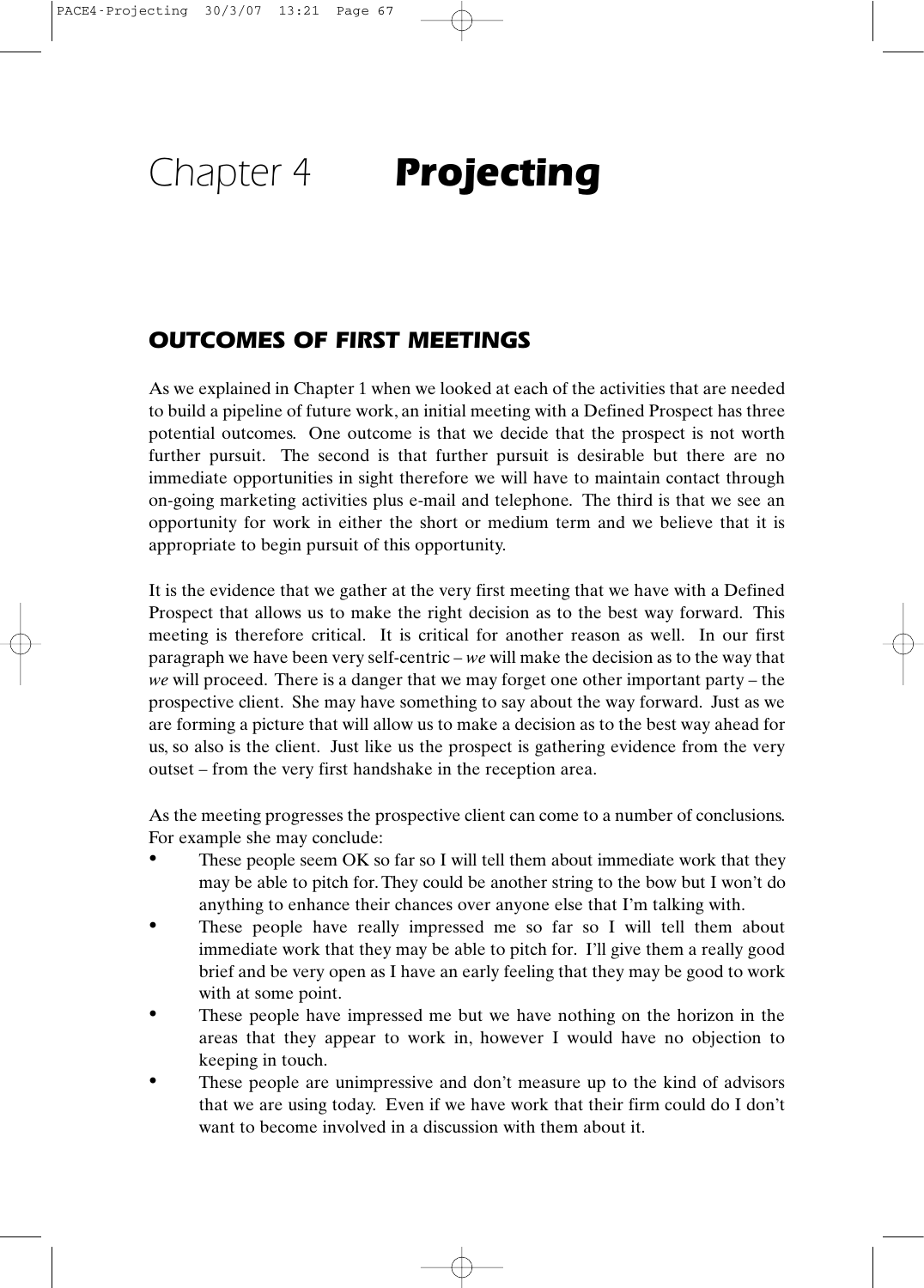Quite clearly we want to make the kind of impression that leads a client to thinking the second option and never considering the fourth.

## **MANAGING THE FIRST MEETING**

Our marketing and follow up has done its job. The Defined Prospect has agreed to a first meeting. A chance now to sell our services! Let's think what may be appropriate. What would they be most interested in? We should start by telling them about ... Stop!!

This is where so many professionals go wrong. They see this meeting as a selling opportunity (right) and therefore their job is to pitch to the prospect in order to convince her that their firm has the services and capabilities that she should use in the future – wrong!

Let's look at it from the Defined Prospect's point of view. She has been on the receiving end of our marketing activities and campaigns over a period of time. One or two things made an early impression so she continued to notice our stuff. She thought that a lot of it was good and mostly it was relevant to her. She then received an intensive campaign and could deduce easily that we were a firm that wanted to make a big impression and that clearly wanted to take the discussion further. When we called her up she said that, based on what she had seen to date, she was open to an exploratory meeting but that we had to realise that she used other advisors for the kinds of work that she understood that we did. We said, "Fine, we would expect that, but let's meet anyway." She said, "OK."

Let's also think what will be in the client's mind the day she decides (hopefully) to appoint our firm to carry out the first piece of work for her. She will have reached the point where she is thinking, "I believe I trust these people with this case and I think my organisation and I can work with them." Now, the simple fact is that most people do not reach this conclusion at the end of a one hour meeting, no matter how well we have managed it. And let's not run away with the idea that handling this type of meeting is something that any professional could do easily. After all don't professionals manage all sorts of meetings all of the time?

On this subject we are reminded of some feedback that we saw quite recently. The firm in question employed a person whose responsibilities embraced some of those that we will examine in Chapter 8 when we look at the role of the Business Development Manager. As part of his role he was responsible for getting feedback from clients and prospective clients on pitches and proposals that his firm had either won or lost. This is his feedback, elicited from one prospective client and given to the professional responsible for pitching to that client.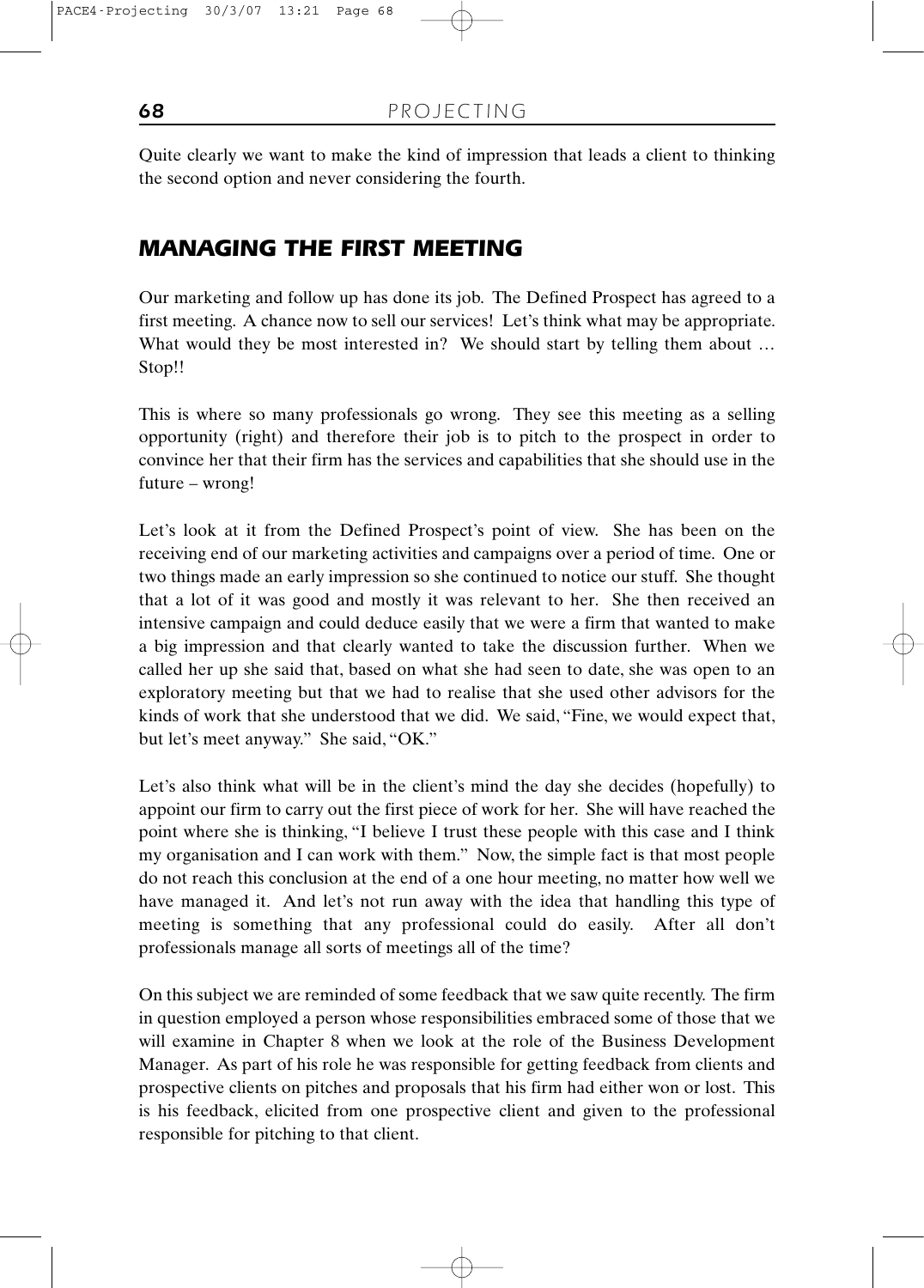"I firstly asked the client why they had asked us to pitch. I was told that it was because of our 'name and reputation'. In addition they had asked [competitor] to pitch, and they were the ones that won.

The first impressions at the pre-pitch meeting were not very good. I'm afraid that they'd decided against you right from the start because of your performance. Whilst they felt that Jane was somewhat more credible they saw Jonathon as being 'thin' and he came across as 'distant' – as though he had his mind on more important things. They also felt that the team:

- Didn't really understand their organisation and hadn't researched them before you showed up •
- Didn't really listen to what they had to say •
- Asked and then answered your own questions •

Of the proposal document that you sent they felt that this was far too general, full of standards and technicalities and in no way specific to their organisation's needs. They were looking for a much more focused and specific report.

When it came to the presentation they were really disappointed. They felt that the team was inappropriate given the nature of the proposed work and the nature of the people that they would be working with. The team members were seen as insufficiently experienced and lacking in 'grey hair'. Whilst the competitors also didn't do well at the presentation they had a couple of more heavyweight partners on their team and this went down better with the board / management team. They said that both ours and our competitor's presentation skills were 'awful' and wondered if this had something to do with lawyers in general. They said that the presentations were dull and uninteresting and that we in particular made too many incorrect assumptions."

The proposal and presentation, poor as they were, were a total waste of time and effort. The impression made on the client at the first meeting had, in fact, been decisive.

It appears that some professionals struggle to impress in these early meetings.

# **Building trust through demonstrating competence, credibility and compatibility**

So how do we get a prospective client to the point where she says,"I trust you and want to work with you and your firm?

1 Firstly we must accept that (except in unusual circumstances) this feeling will never be created within a prospective client in just one meeting. The number of contacts required is indeterminate. It will depend on the nature of the client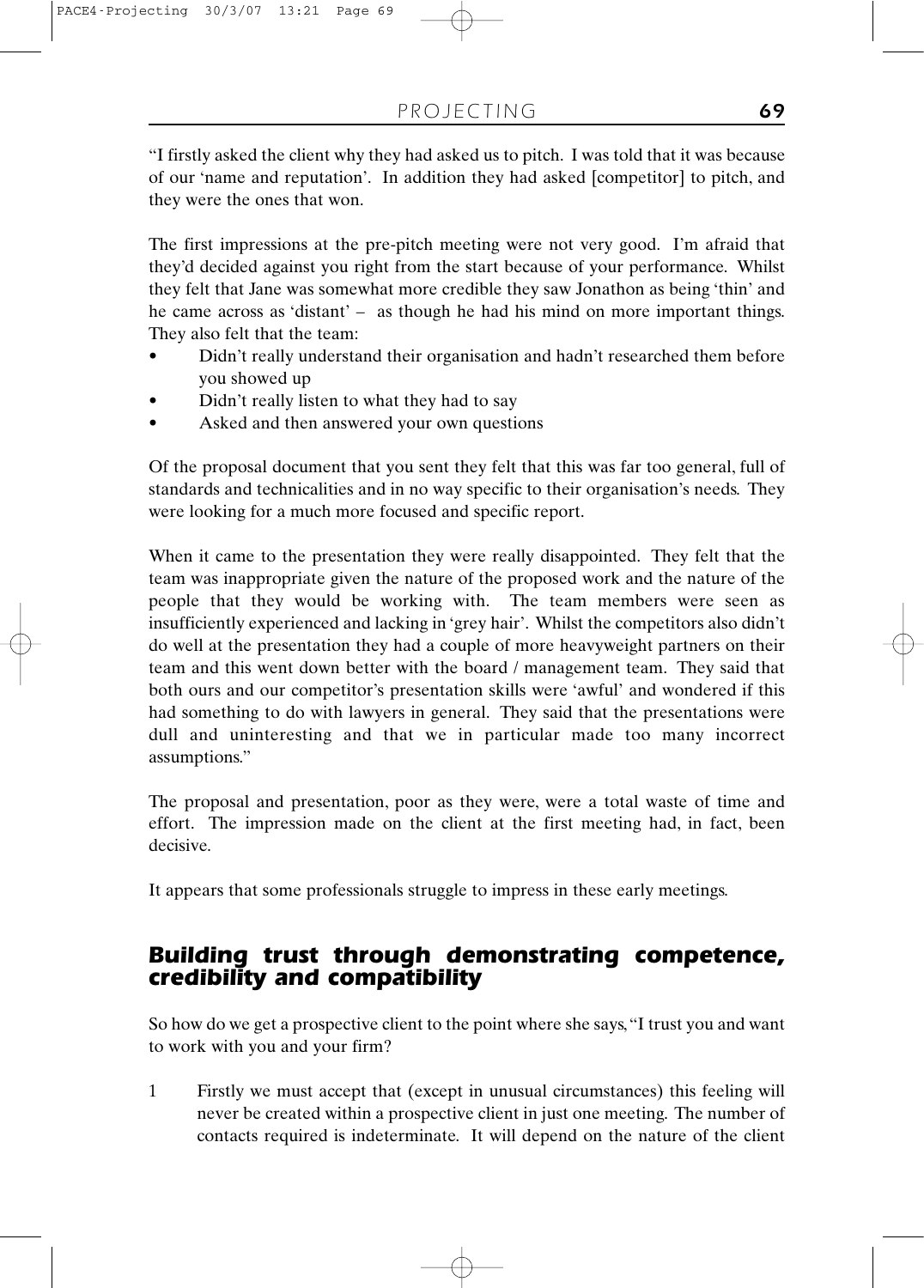and the nature of the type of work that we are trying to win. The more 'mission critical' the work or the more it impacts personally on the people giving the instructions the longer the process is likely to take, as there is greater level of trust that needs to be developed.

2 Secondly we create trust by demonstrating to the client over a period of time that we have *competence* and *credibility* and that we are *compatible* with her and her business.

#### **Competence**

The client deduces our competence by gaining a feel for how much we know about our area of expertise – and how much we know about her type of business and the market conditions in which it operates. She also gains a feel for our competence by our references to previous relevant experiences. Even more importantly she develops an understanding of our competence when we are able to use our knowledge and track record and project this onto her situation – demonstrating real expertise.

Perhaps small wonder then that many professionals are so tempted in a first meeting to convince the prospective client of their knowledge, track record and expertise.

#### **Credibility**

Credibility in the client's eyes is built through a number of experiences. People who lack confidence have trouble in building a credible image. Some professionals struggle with this. In their professional environment they may have ample confidence but when faced with a 'selling' meeting this confidence can be left in the car park. There is no point in telling a prospective client,"Don't worry if I come across as a bit flustered and not knowing what I'm doing in this meeting because when you engage my services you'll find I'm a great technician." Maybe it's a failing of clients but they usually find it difficult to separate the two people who share the same suit! They make their judgements on a person's credibility by what they see and hear – whatever the role the professional may be playing at the time.

And prospective clients are quick to make early judgements. Why shouldn't they be? Most of us are the same. The first five minutes of a first meeting are critical. The prospect reaches a lot of interim conclusions very quickly. How comfortable and confident does this person appear to be? How organised is he? How much does he seem to know about what he is doing? What are his social graces like? Can he outline succinctly what he sees as the purpose of the meeting? How much is he interested in me and my agenda – or is he just interested in trying to plough a furrow he's decided in advance? All the telltale signs will be there in the first few minutes and we can be sure that the client will be picking up and interpreting these signs subliminally. Therefore to build credibility a professional needs to know exactly how to open one of these meetings – to know exactly what behaviours to demonstrate.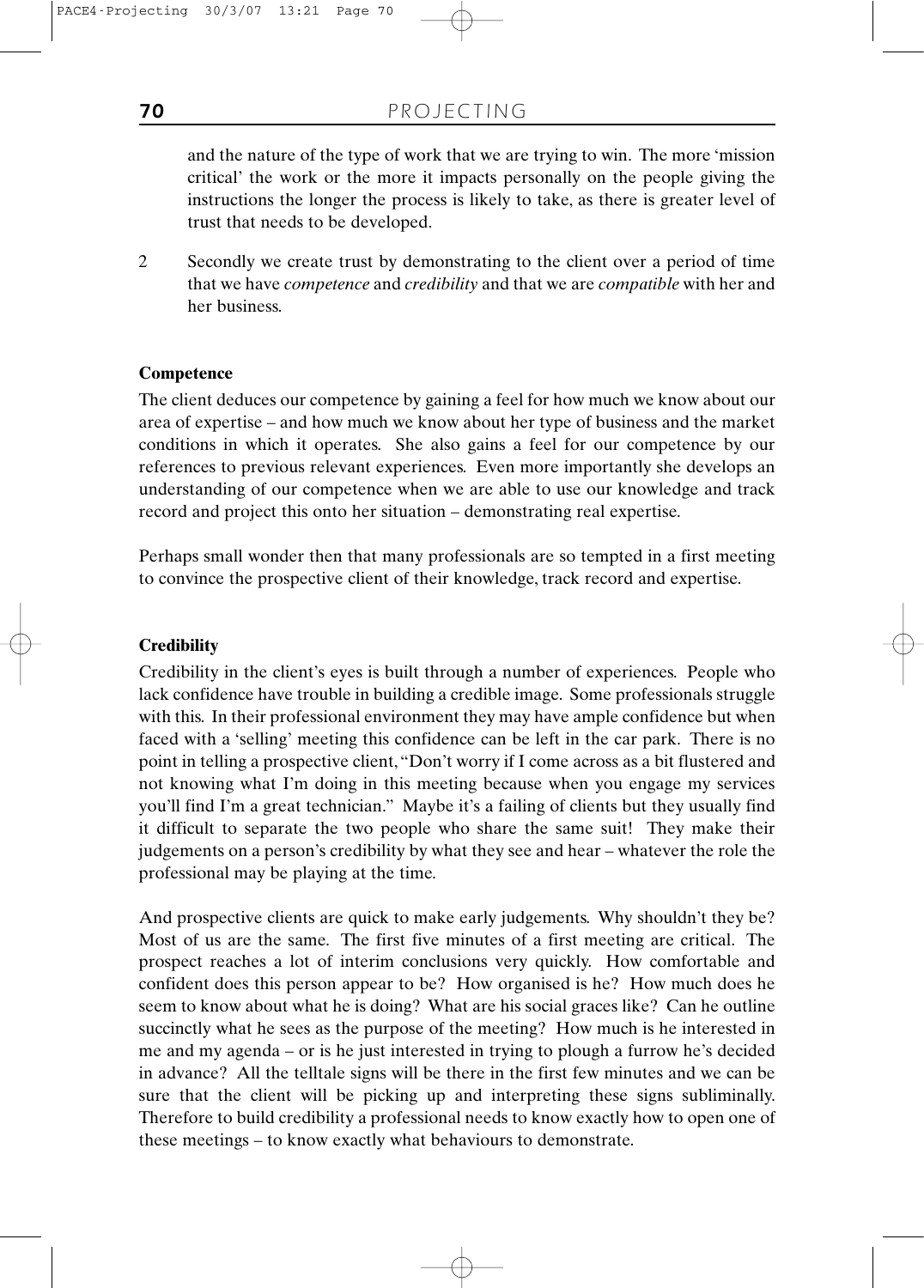Over time professionals can also build their credibility by demonstrating two other important behaviours. Number one is honesty and number two is delivering as promised.

Adopting a selling hat does not give professionals licence to behave in the way that archetypal salespeople are portrayed – telling the customer whatever is necessary in order to get them to sign on the bottom line. The vast majority of professionals have an excellent grasp of honesty and honest behaviour as it relates to their professional role. All we are suggesting is that they extend this ethos into their business development activities and never exaggerate or hide an unpalatable fact from a prospective client. The sad fact is that if we are discovered to have knowingly vocalised an untruth then our credibility in the eyes of the Defined Prospect has gone – and so has any trust.

If the selling process is extended over a period of time – as our experience shows that it will be in most occasions – there are ample opportunities for the client to gain first hand experience of our ability to deliver as we have promised. "I'll get back to you on that tomorrow", is easy to say but if in hindsight it is not something important, does it really matter if we don't get back until the day after tomorrow? It's not important providing the prospect isn't keeping count – but mostly they are. The prospect is weighing up all the evidence that she experiences that will indicate whether or not we would be suitable advisors to work alongside at some point in the future. She will judge what it is like to work with us by how we are 'selling' to her.

#### **Compatibility**

If a professional is really interested in demonstrating compatibility to a prospective client then he will be adaptable and adjust the way he behaves. For instance if the client's nature is to be a little laid back and measured, then the professional should rein in his natural brisk approach and adopt a pace somewhat more akin to that of the prospect. It is human nature for people to like to do business with people they like – and the people that we most easily get on with are people rather like ourselves. There is no suggestion of professionals having to change their personalities. That is nonsense. It is a case of having the interest and desire to observe carefully how others behave and, if necessary, temporarily adjust our own behaviour.

Demonstrating real interest in the client is crucial. Whilst most clients recognise that they need dispassionate, objective advice from their advisors, by the same token they would also like to deal with people that they believe are committed to them, their business and their cause. Good new business developers are curious. They ask lots of questions and don't accept answers at face value. They dig further to ensure that they *really* understand. This questioning gives the prospect evidence that this advisor is *really* interested – he wants to know all about her business, the things that her part of the organisation gets involved in and about her and her role. He wants to understand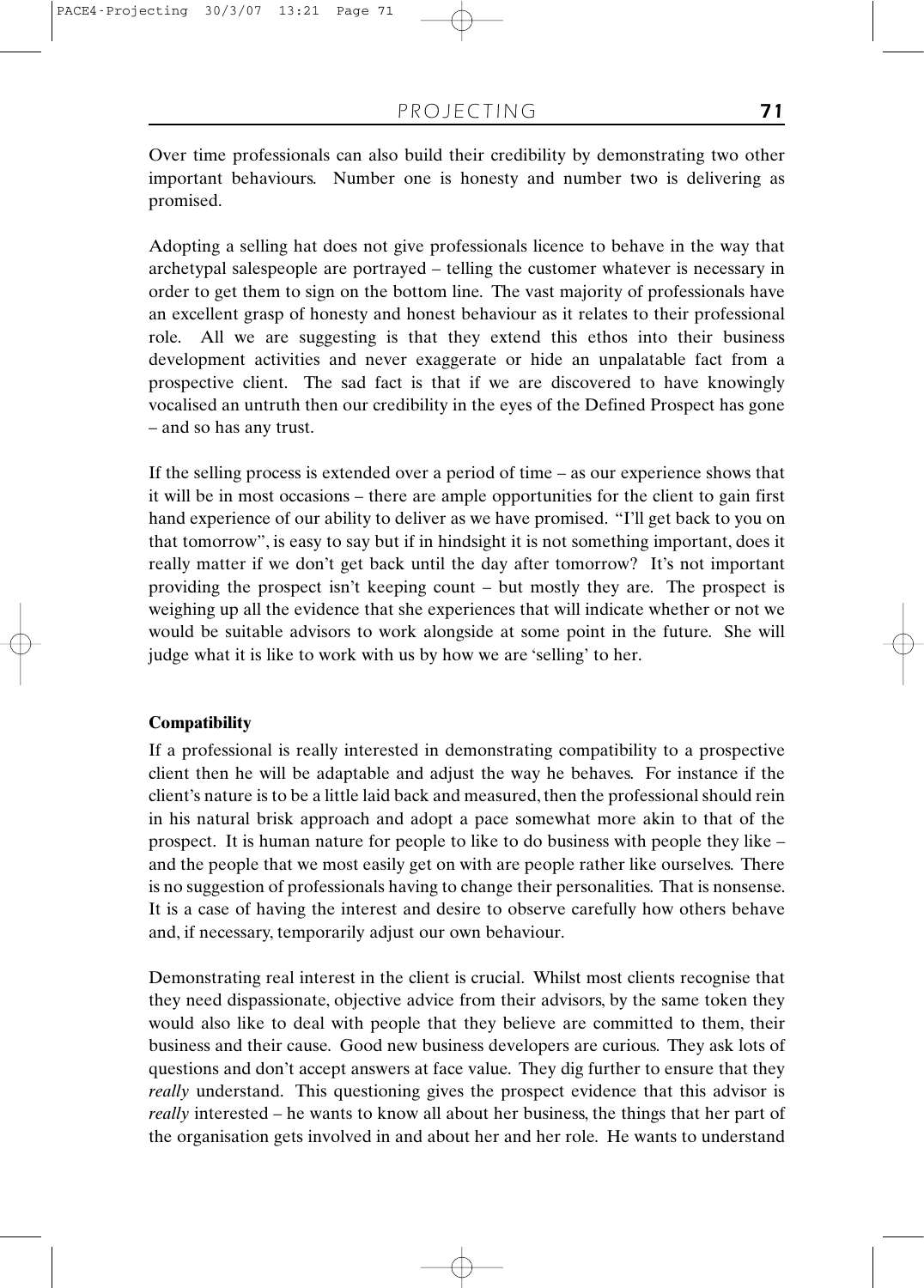her past experiences, what good looks like through her eyes and what she is seeking in the future. He shows that he is more interested in hearing her opinions than voicing his own.

Linked to being an excellent questioner, a professional who can build compatibility will always be an excellent listener and will have learned the skill of active listening. Active listening is much more than turning our ears up to maximum receptivity or nodding at the right time. It is about giving the prospective client explicit feedback – demonstrating that not only have we understood what the other person has said but that we also understand how they feel about what they have told us. We focus a lot of attention on this skill in *Creating New Clients.*

Compatibility can also be demonstrated by finding small ways to show that we care. For instance we may read in a trade journal that one of the Defined Prospects that we are in dialogue with has won an industry award. Instead of pointing out her picture to a colleague and saying, "I know her!" why don't we drop her a short e-mail congratulating her. If we see an article in a magazine that addresses a subject that we know one of our Defined Prospects has an interest in, then why not take a copy and send it to her with a short note? Simple acts but all too rare. Showing we care is about demonstrating to a prospective client that we are thinking about her and her business even when we are not in her presence.

Finally it is hard to find too much empathy with a person who is never wrong. No matter what, they are invulnerable! Some professionals wear this façade. In respect of professional work it is critical that any fee-earner seeks to be as right and accurate as he can be at all times. This is part of what the client is paying for. However, this invulnerability should not extend to every aspect of a professional's behaviour – particularly in some of the more human contacts. People who portray an image of absolute invulnerability at all times are seldom warm, are usually arrogant and at worst are seen as having Teflon shoulders. It's better to say occasionally, "That was down to me – my fault", than to always claim that shortcomings are due to others. Demonstrating a little vulnerability helps in building compatibility.

This all sounds like a lot of effort. It is – but let us return to our original premise. Our Defined Prospects are other firms' clients. Moreover, if our selection criteria are working well they will be the *key* clients of these other firms. The very best of these competitors may have key client plans in place aimed at building the strength of their relationships month on month, year on year. We are going to have to be very good to win work from these entrenched incumbents and to be very good we are going to have to put in a lot of effort. And as a famous man once said, "The greatest opportunities in life come disguised as hard work."

This takes us back to the concept that we introduced in the previous chapter – we need to treat prospects like clients.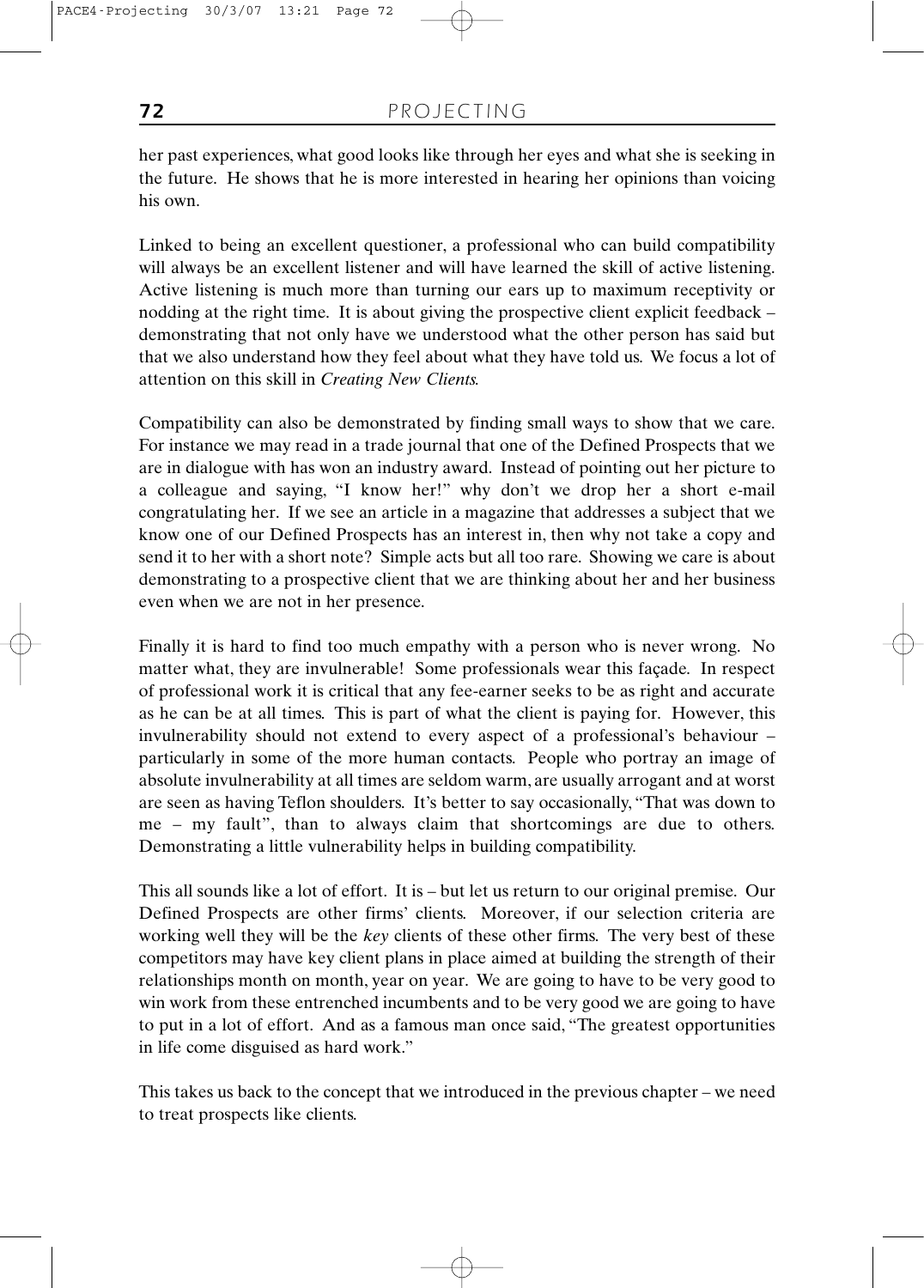# **Structuring the First Meeting**

Let us assume that we have agreed with the Defined Prospect that for our first meeting we need an hour. Our experience tells us that most prospective clients are unwilling to give more than an hour to an initial exploratory meeting. The exception to this is where the advisor comes with a strong recommendation from someone for whom the prospect has high regard.

How should this hour ideally be used? The hour should follow the PACES process and should be split roughly as shown below. Assume that the meeting starts on the hour.



The elements of the PACES process are as follows.

- Position ourselves and our organisation **P**
- Ascertain in detail the prospective client's situation and requirements **A**
- Confirm to the prospect our understanding of their situation and requirements **C**
- Explain or explore a suitable way forward based on what has gone before in the meeting **E**
- Seek commitment to the suggested way forward **S**

73